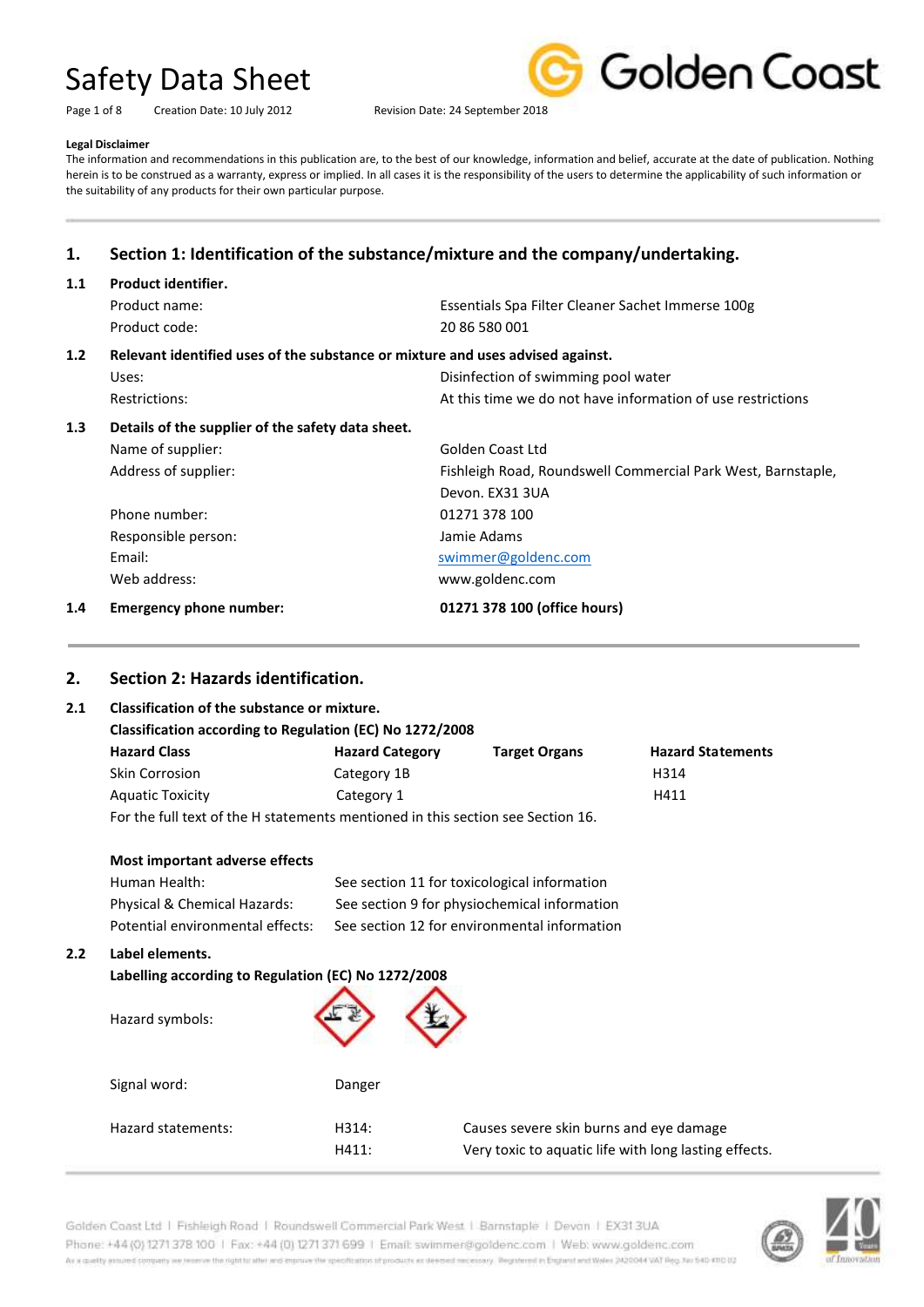Golden Coast

Page 2 of 8 Creation Date: 10 July 2012 Revision Date: 24 September 2018

### **Legal Disclaimer**

The information and recommendations in this publication are, to the best of our knowledge, information and belief, accurate at the date of publication. Nothing herein is to be construed as a warranty, express or implied. In all cases it is the responsibility of the users to determine the applicability of such information or the suitability of any products for their own particular purpose.

| Prevention: | P260: | Do not breathe vapours                                         |
|-------------|-------|----------------------------------------------------------------|
|             | P273: | Avoid release to the environment                               |
|             | P280: | Wear protective gloves/protective clothing/eye protection/face |
|             |       | protection.                                                    |

### **Hazardous components which must be listed on the label**

Sodium Hydroxide and Sodium Metasilicate

### **2.3 Other hazards.**

No other information is available.

### **3. Section 3: Composition/information on ingredients.**

### **3.2 Mixtures.**

Sodium Hydroxide

| CAS No:                                | EC No:                              | Index No:    | %       | <b>CLP Classification</b> |  |
|----------------------------------------|-------------------------------------|--------------|---------|---------------------------|--|
| 1310-73-2                              | 215-185-5                           | 011-002-00-6 | 10-25%  | H314                      |  |
|                                        | Sodium meta-Silicate, Pentahhydrate |              |         |                           |  |
| 10213-79-3                             | 229-912-9                           | 014-010-00-8 | 10-25%  | H290;H314:H335            |  |
| Sodium carbonate                       |                                     |              |         |                           |  |
| 497-19-8                               | 207-838-8                           | 011-005-00-2 | 10-25%  | H319                      |  |
| Sodium dichloroisocyanurate, dihydrate |                                     |              |         |                           |  |
| 51586-86-0                             | 220-767-7                           | 613-030-01-7 | 2.5-10% | H302;                     |  |
|                                        |                                     |              |         | H319;H335;H400;H410       |  |

**Contains:** Mixture of listed substances with non-hazardous additions.

### **4. Section 4: First aid measures.**

### **4.1 Description of first aid measures.**

| <b>General advice:</b>   | Take off all contaminated clothing immediately.                                                                                                                                                       |
|--------------------------|-------------------------------------------------------------------------------------------------------------------------------------------------------------------------------------------------------|
| If Inhaled:              | In case of accident by inhalation; remove casualty to fresh air and keep at rest. If<br>breathing is irregular or stopped, administer artificial respiration. Call a physician<br>immediately.        |
| In case of skin contact: | Wash off immediately with plenty of soap & water. If irritation appears seek medical<br>advice.                                                                                                       |
| In case of eye contact:  | Rinse immediately with plenty of water, also under the eyelids for at least 15 minutes.<br>Remove contact lenses. Consult an eye specialist immediately. Go to an ophthalmic<br>hospital if possible. |

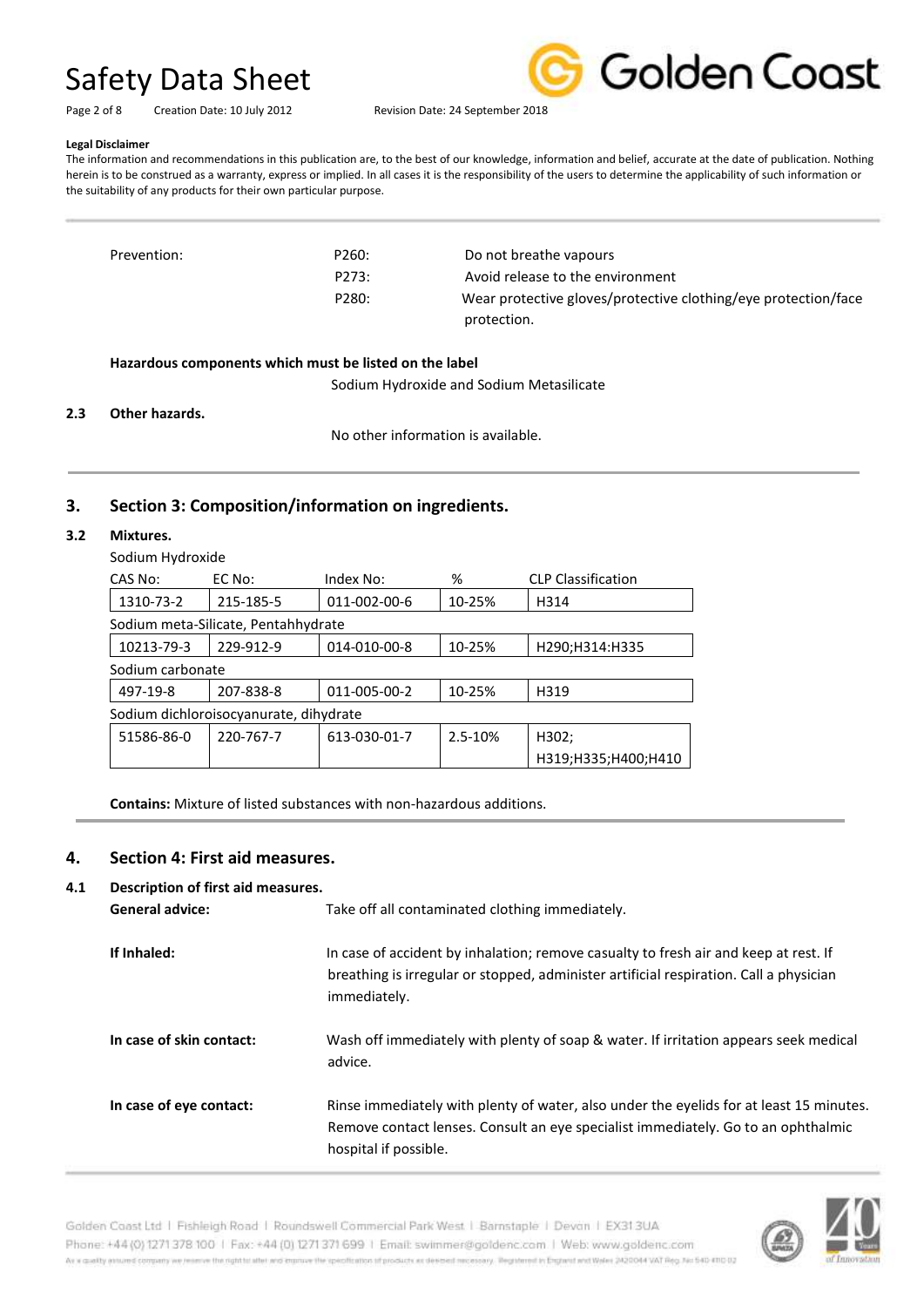| Page 3 of 8 | Creation Date: 10 July 2012 |
|-------------|-----------------------------|



### **Legal Disclaimer**

The information and recommendations in this publication are, to the best of our knowledge, information and belief, accurate at the date of publication. Nothing herein is to be construed as a warranty, express or implied. In all cases it is the responsibility of the users to determine the applicability of such information or the suitability of any products for their own particular purpose.

| 5.  | Section 5: Firefighting measures.                                           |                                                                                                                                                                                                                                                          |  |
|-----|-----------------------------------------------------------------------------|----------------------------------------------------------------------------------------------------------------------------------------------------------------------------------------------------------------------------------------------------------|--|
|     | Effects:                                                                    | No further information available.                                                                                                                                                                                                                        |  |
|     | Treatment:                                                                  | Treat symptomatically                                                                                                                                                                                                                                    |  |
| 4.3 | Indication of any immediate medical attention and special treatment needed. |                                                                                                                                                                                                                                                          |  |
|     | Effects:                                                                    | No further information available.                                                                                                                                                                                                                        |  |
|     | Symptoms:                                                                   | No further information available.                                                                                                                                                                                                                        |  |
| 4.2 | Most important symptoms and effects, both acute and delayed.                |                                                                                                                                                                                                                                                          |  |
|     | If swallowed:                                                               | Clean mouth with water and drink plenty of water. Never give anything by mouth to an<br>unconscious person. If swallowed, do not induce vomiting – seek medical advice. If a<br>person vomits when lying on his back place him in the recovery position. |  |
|     |                                                                             |                                                                                                                                                                                                                                                          |  |

## **5. Section 5: Firefighting measures.**

| 5.1                                                           | Extinguishing media.     |                                                                                                                            |
|---------------------------------------------------------------|--------------------------|----------------------------------------------------------------------------------------------------------------------------|
|                                                               | Suitable media:          | CO2, powder or water spray. Fight larger fires with water spray/alcohol resistant foam.                                    |
|                                                               | Unsuitable media:        | Water with full jet.                                                                                                       |
| Special hazards arising from the substance or mixture.<br>5.2 |                          |                                                                                                                            |
|                                                               | Specific Hazards:        | Nitrogen Oxides (Nox); Carbon monoxide (CO); Hydrogen chloride (HCI).                                                      |
| 5.3                                                           | Advice for firefighters. |                                                                                                                            |
|                                                               | Protective equipment:    | In the event of fire, wear self-contained breathing apparatus.<br>Wear appropriate body protection (full protective suit). |

## **6. Section 6: Accidental release measures.**

| 6.1 | Personal precautions, protective equipment and emergency procedures. |                                                                                   |
|-----|----------------------------------------------------------------------|-----------------------------------------------------------------------------------|
|     | <b>Personal Precautions:</b>                                         | Avoid formation of dust.                                                          |
|     |                                                                      | Wear protective equipment. Avoid contact with skin and eyes.                      |
| 6.2 | <b>Environmental precautions.</b>                                    |                                                                                   |
|     | Environmental precautions:                                           | In case of seepage into the ground inform responsible authorities                 |
|     |                                                                      | Do not allow to enter sewers/surface or ground water.                             |
| 6.3 | Methods and material for containment and cleaning up.                |                                                                                   |
|     | Cleaning up:                                                         | Pick up mechanically. Use neutralizing agent. Dispose of contaminated material as |
|     |                                                                      | waste according to item 13.                                                       |
| 6.4 | Reference to other sections.                                         |                                                                                   |
|     |                                                                      | For safe handling see section 7                                                   |
|     |                                                                      | For personal protection see section 8                                             |
|     |                                                                      | For disposal information see section 13                                           |



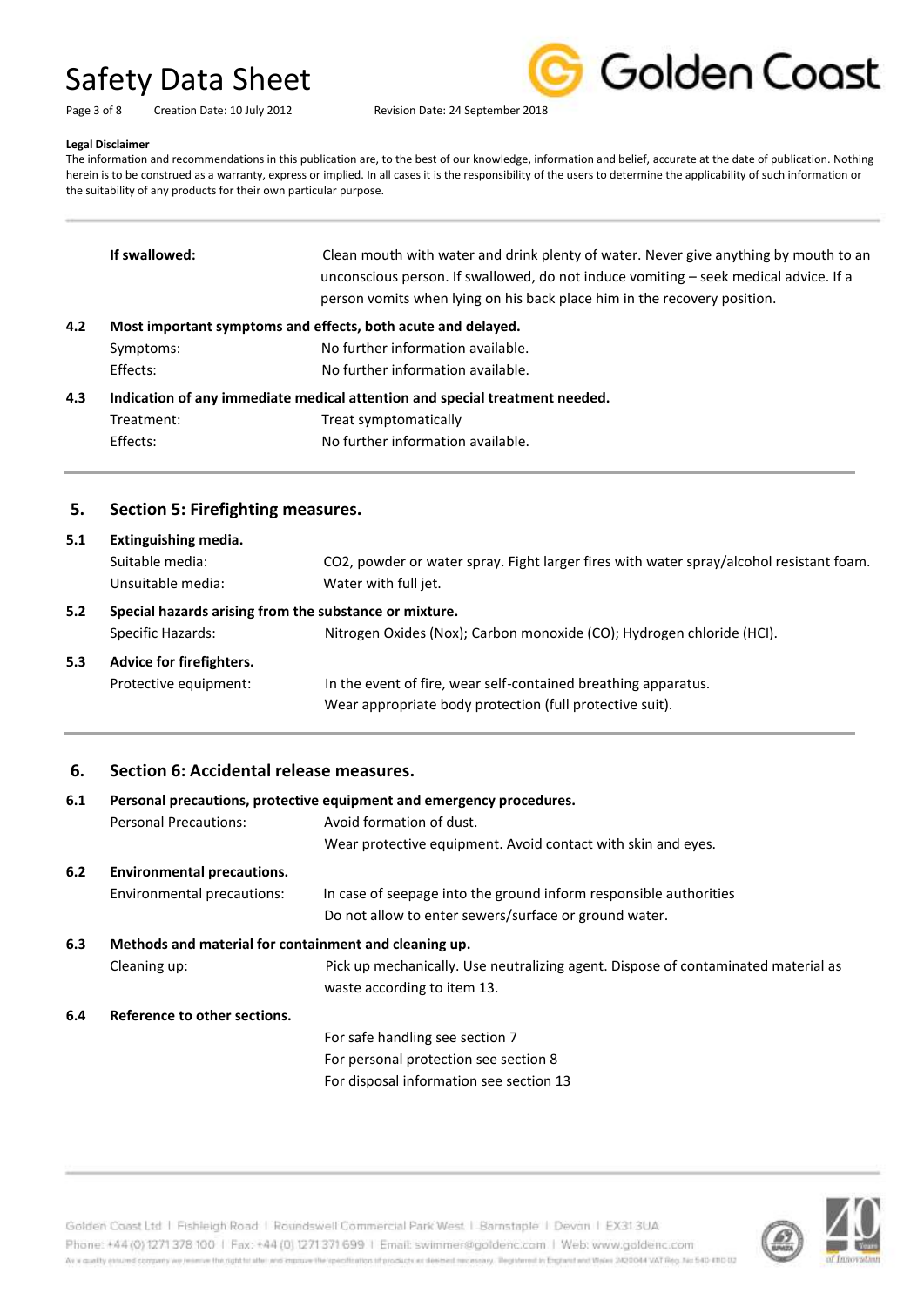| Page 4 of 8 | Creation Date: 10 July 201 |
|-------------|----------------------------|



Page 4 of 8 Creation Date: 10 July 2012 Revision Date: 24 September 2018

### **Legal Disclaimer**

The information and recommendations in this publication are, to the best of our knowledge, information and belief, accurate at the date of publication. Nothing herein is to be construed as a warranty, express or implied. In all cases it is the responsibility of the users to determine the applicability of such information or the suitability of any products for their own particular purpose.

## **7. Section 7: Handling and storage.**

### **7.1 Precautions for safe handling.**

| Advice on safe handling: | Thorough dedusting. Prevent formation of dust.                                                                                                                                                                                                                                                                     |
|--------------------------|--------------------------------------------------------------------------------------------------------------------------------------------------------------------------------------------------------------------------------------------------------------------------------------------------------------------|
| Hygiene measures:        | Keep away from food, drink and animal feeding stuffs. Smoking, eating and drinking<br>should be prohibited in the application area. Wash hands before breaks and at the end<br>of the work day. Take off all contaminated clothing immediately. Provide adequate<br>ventilation. Avoid contact with skin and eyes. |
|                          |                                                                                                                                                                                                                                                                                                                    |

# **7.2 Conditions for safe storage, including any incompatibilities.**

| 7.3 | Specific end use(s).  |                                   |
|-----|-----------------------|-----------------------------------|
|     | Storage temperatures: | Cool & dry.                       |
|     | Common storage:       | Store away from oxidising agents  |
|     | Further information:  | No further information available. |
|     | Fire and explosion:   | No special measures required.     |
|     | Storage areas:        | No special measures required.     |

Specific use(s): No information available.

# **8. Section 8: Exposure controls/personal protection.**

### **8.1 Control parameters.**

**8.2 Exposure controls.**

EU. Indicative Exposure and Directives relating to the protection of risks related to work exposure to chemical, physical and biological agents.

| <b>Component: Sodium hydroxide</b>                                      |                                               | CAS No: 1310-73-2 |
|-------------------------------------------------------------------------|-----------------------------------------------|-------------------|
| <b>Regulatory Basis:</b>                                                | UK. EH40 Workplace Exposure Limits (WELS)     |                   |
| <b>Regulatory List:</b>                                                 | EH40 WEL.                                     |                   |
| Value type:                                                             | Short Term Exposure Limit (STEL)              |                   |
| Value:                                                                  | $0.02 \text{ mg/m}^3$                         |                   |
| Component: Sodium dichloroisocyanurate, dihydrate<br>CAS No: 51580-86-0 |                                               |                   |
| Regulatory List:                                                        | EU ELV                                        |                   |
| Value: Short Term Exposure (STEL) 0.07 mg/m <sup>3</sup>                |                                               |                   |
| Value: Long Term Exposure (LEV) 0.02 mg/m <sup>3</sup>                  |                                               |                   |
| <b>Exposure controls.</b>                                               |                                               |                   |
| <b>Engineering measures</b>                                             |                                               |                   |
| Refer to protective measures listed in sections 7 and 8.                |                                               |                   |
|                                                                         |                                               |                   |
| Personal protective equipment                                           |                                               |                   |
| Respiratory protection                                                  |                                               |                   |
| Low exposure:                                                           | Respiratory filter device                     |                   |
| Intensive exposure:                                                     | Self-contained respiratory protective device. |                   |



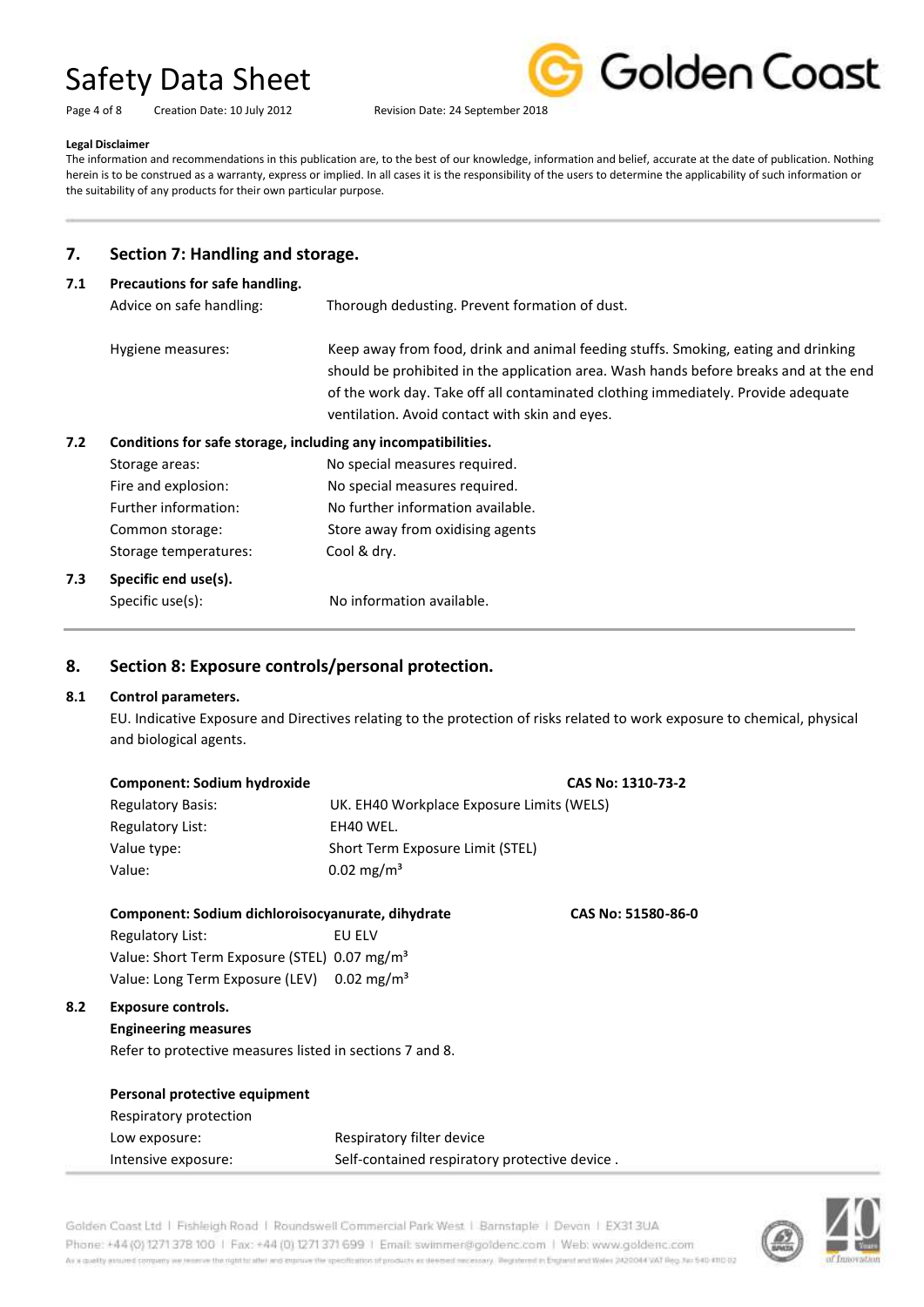Golden Coast

Page 5 of 8 Creation Date: 10 July 2012 Revision Date: 24 September 2018

### **Legal Disclaimer**

The information and recommendations in this publication are, to the best of our knowledge, information and belief, accurate at the date of publication. Nothing herein is to be construed as a warranty, express or implied. In all cases it is the responsibility of the users to determine the applicability of such information or the suitability of any products for their own particular purpose.

| Hand protection:                       | Use protective gloves.                                                                |
|----------------------------------------|---------------------------------------------------------------------------------------|
| Eye protection:                        | Chemical goggles.                                                                     |
| Skin and body protection:              | Protective clothing.                                                                  |
| <b>Environmental exposure controls</b> |                                                                                       |
| General advice:                        | Do not flush into surface water of sanitary sewer systems                             |
|                                        | Avoid subsoil penetration                                                             |
|                                        | If the product contaminates rivers and lakes or drains inform respective authorities. |
|                                        | If the product reaches soil inform respective authorities.                            |

# **9. Section 9: Physical and chemical properties.**

### **9.1 Information on basic physical and chemical properties.**

| Form:                                  | Solid                                                                  |
|----------------------------------------|------------------------------------------------------------------------|
| Colour:                                | <b>Colourless</b>                                                      |
| Odour:                                 | Characteristic                                                         |
| <b>Odour Threshold:</b>                | Currently we do not have any information from our supplier about this. |
| $pH \omega 20^{\circ}$ C:              | No information available.                                              |
| Melting point:                         | Undetermined.                                                          |
| Boiling point:                         | $1390^{\circ}$ C                                                       |
| Flash point:                           | Not applicable                                                         |
| Upper explosion limit:                 | Not applicable                                                         |
| Lower explosion limit:                 | Not applicable                                                         |
| Density @ $20^{\circ}$ C:              | Not determined                                                         |
| Water solubilty:                       | Completely soluble                                                     |
| Partition coefficient:n-octonol/water: | No information available.                                              |
| Ignition temperature:                  | $250^{\circ}$ C                                                        |
| Explosion properties:                  | Product does not present an explosion hazard                           |
| <b>Other Information</b>               |                                                                        |

No further information available.

## **10. Section 10: Stability and reactivity.**

**9.2 Other Information**

| 10.1 | Reactivity.<br>Reactivity:                                  | Stable under normal use and storage conditions      |
|------|-------------------------------------------------------------|-----------------------------------------------------|
| 10.2 | <b>Chemical stability.</b><br>Chemical stability:           | No decomposition if stored and applied as directed. |
| 10.3 | Possibility of hazardous reactions.<br>Hazardous reactions: | None reasonably foreseeable                         |
| 10.4 | Conditions to avoid.<br>Conditions to avoid:                | High temperatures. Poor ventilation. Contamination  |

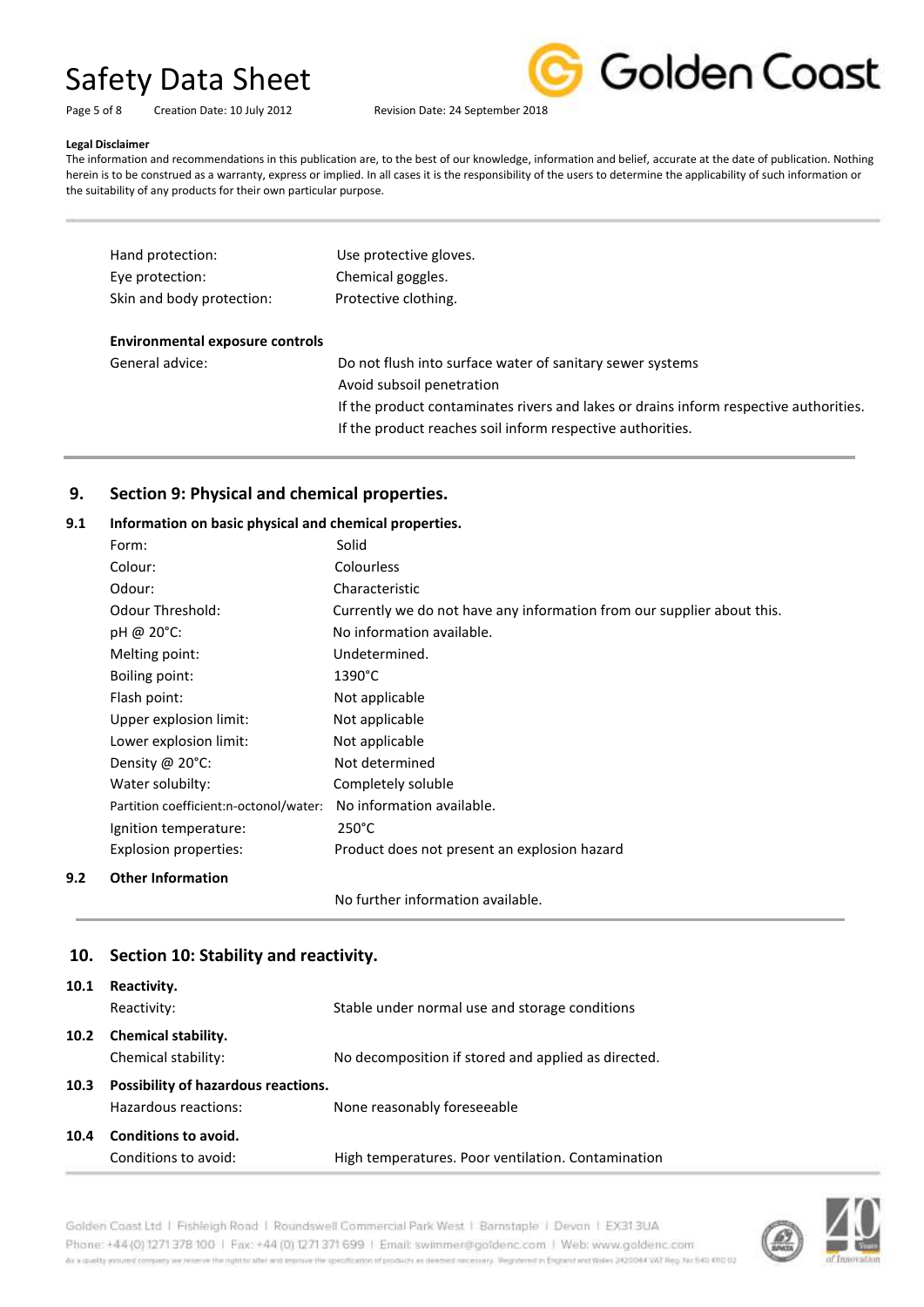Page 6 of 8 Creation Date: 10 July 2012 Revision Date: 24 September 2018



### **Legal Disclaimer**

The information and recommendations in this publication are, to the best of our knowledge, information and belief, accurate at the date of publication. Nothing herein is to be construed as a warranty, express or implied. In all cases it is the responsibility of the users to determine the applicability of such information or the suitability of any products for their own particular purpose.

### **10.5 Incompatible materials.**

Materials to avoid: Materials to avoid:

## **10.6 Hazardous decomposition products.** Haz.Decomp.Products: Chlorine.

## **11. Section 11: Toxicological information.**

### **11.1 Information on toxicological effects.**

| Sodium hydroxide                       |       |       |
|----------------------------------------|-------|-------|
| <b>Species</b>                         | Value |       |
| Rat                                    | 2,000 | Mg/kg |
| Sodium dichloroisocyanurate, dihydrate |       |       |
| Rat                                    | 1,400 | Mg/kg |
|                                        |       |       |

| <b>Primary irritant effect:</b> |                                                                                         |
|---------------------------------|-----------------------------------------------------------------------------------------|
| On the skin:                    | Strong caustic effects on the skin and mucous membranes.                                |
| On the eyes:                    | Strong caustic effect                                                                   |
| Sensitization:                  | No sensitizing effects known.                                                           |
| <b>Further information:</b>     | Swallowing will lead to strong caustic effect on the mouth and throat and to the danger |
|                                 | of perforation of the oesophagus and stomach.                                           |
|                                 | Handle in accordance with good industrial hygiene and safety practise.                  |

# **12. Section 12: Ecological information.**

| 12.1                                               | Toxicity.                         |                                                                                 |
|----------------------------------------------------|-----------------------------------|---------------------------------------------------------------------------------|
|                                                    | Toxicity:                         | Toxic for fish                                                                  |
| 12.2                                               | Persistence and degradability.    |                                                                                 |
|                                                    | Persistence and degradability:    | No information available.                                                       |
| 12.3                                               | <b>Bioaccumulation potential.</b> |                                                                                 |
|                                                    | Bioaccumlative potential:         | No information available                                                        |
| 12.4                                               | Mobility in soil.                 |                                                                                 |
|                                                    | Mobility in soil:                 | No information available.                                                       |
| <b>Results of PBT and vPvB assessment.</b><br>12.5 |                                   |                                                                                 |
|                                                    | Remarks:                          | No information available.                                                       |
| 12.6                                               | Other adverse effects.            |                                                                                 |
|                                                    | Remarks:                          | Water hazard class 2 (German regulation)(Self-assessment): hazardous for water. |
|                                                    |                                   | Danger to drinking water even if small quantities leak into the ground.         |
|                                                    |                                   | Also poisonous for fish and plankton in water bodies                            |
|                                                    |                                   | Toxic for aquatic organisms.                                                    |



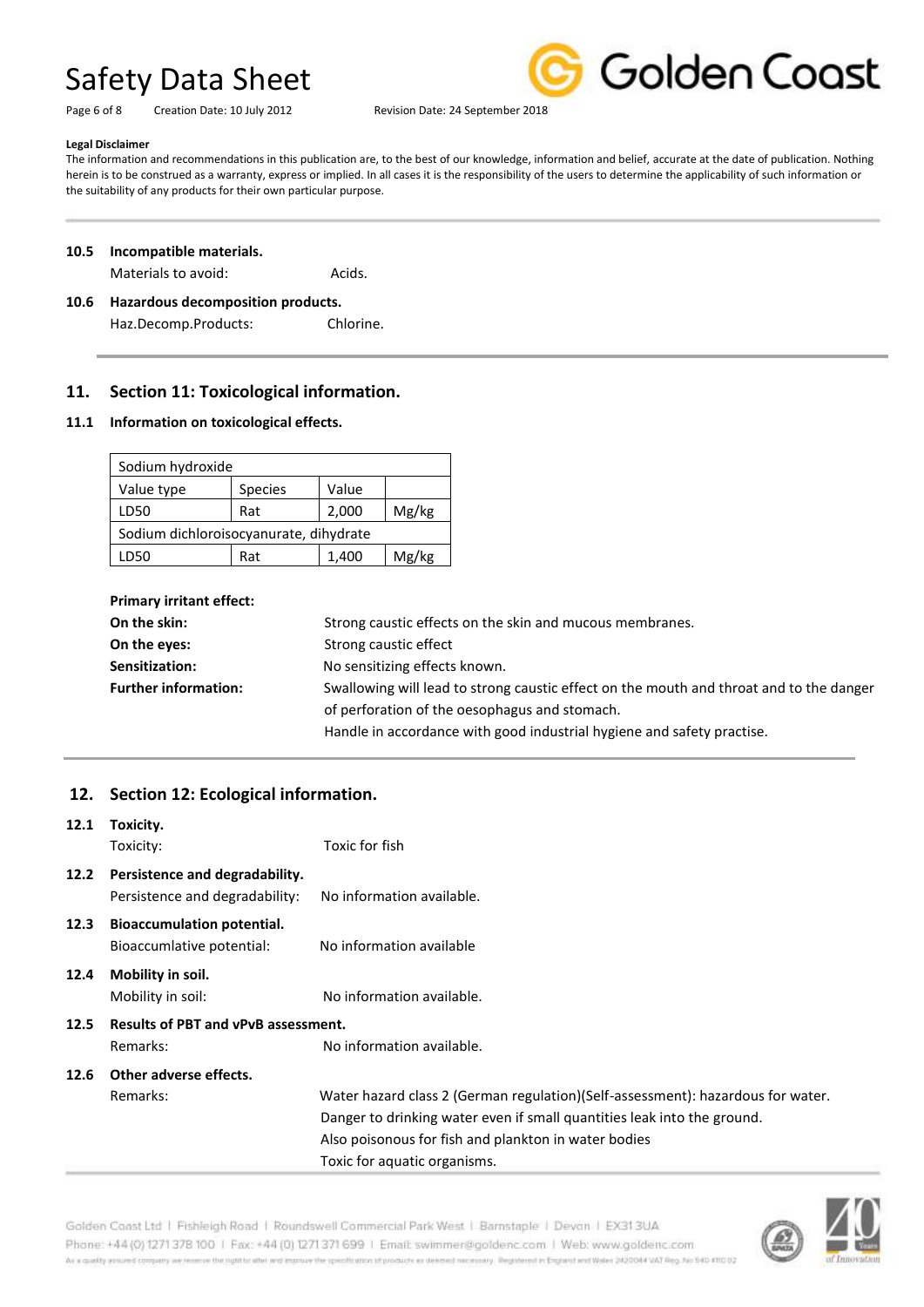Page 7 of 8 Creation Date: 10 July 2012 Revision Date: 24 September 2018



### **Legal Disclaimer**

The information and recommendations in this publication are, to the best of our knowledge, information and belief, accurate at the date of publication. Nothing herein is to be construed as a warranty, express or implied. In all cases it is the responsibility of the users to determine the applicability of such information or the suitability of any products for their own particular purpose.

# **13. Section 13: Disposal considerations.**

### **13.1 Waste treatment methods.**

- Disposal should be in accordance with local, state or national legislation
- Do not reuse empty containers without commercial cleaning or reconditioning.
- Do not discharge into drains or the environment, dispose to an authorised waste collection point.

### **Classification**

Waste Codes in accordance with the European Waste catalogue (EWC) are origin-defined. Since this product is used in several industries, no Waste Code can be provided by the supplier. The Waste Code should be determined in arrangement with your waste disposal partner or the responsible authority.

# **14. Section 14: Transport information.**

# **14.1 UN number.**

3262

### **14.2 UN proper shipping name.**

Corrosive solid, basic, inorganic, n.o.s (Sodium Hydroxide Solid)

### **14.3 Transport hazard class(es).**

Class: 8 Classification code: M6 Hazard label: 9 Transport Category: 3 Tunnel: E LQ: 1 kg

### **14.4 Packing group.**

II

- **14.5 Environmental hazards.** Classified as environmentally hazardous
- **14.6 Special precautions for user.** Note: No information available
- **14.7 Transport in bulk according to annex II of MARPOL 73/78 and the IBC code.** Note: No information available.

# **15. Section 15: Regulatory information.**

- **15.1 Safety, health and environmental regulations/legislation specific for the substance or mixture.** No information available.
- **15.2 Chemical safety assessment.** No information available.

Golden Coast Ltd | Fishleigh Road | Roundswell Commercial Park West | Barnstaple | Devon | EX31.3UA Phone: +44 (0) 1271 378 100 | Fax: +44 (0) 1271 371 699 | Email: swimmer@goldenc.com | Web: www.goldenc.com As a quality assumed company we reserve the right to allet and improve the is eoffratton of products as deemed recessary. Registered in England and Wales 2420044 VAT Reg. No 540-41030.